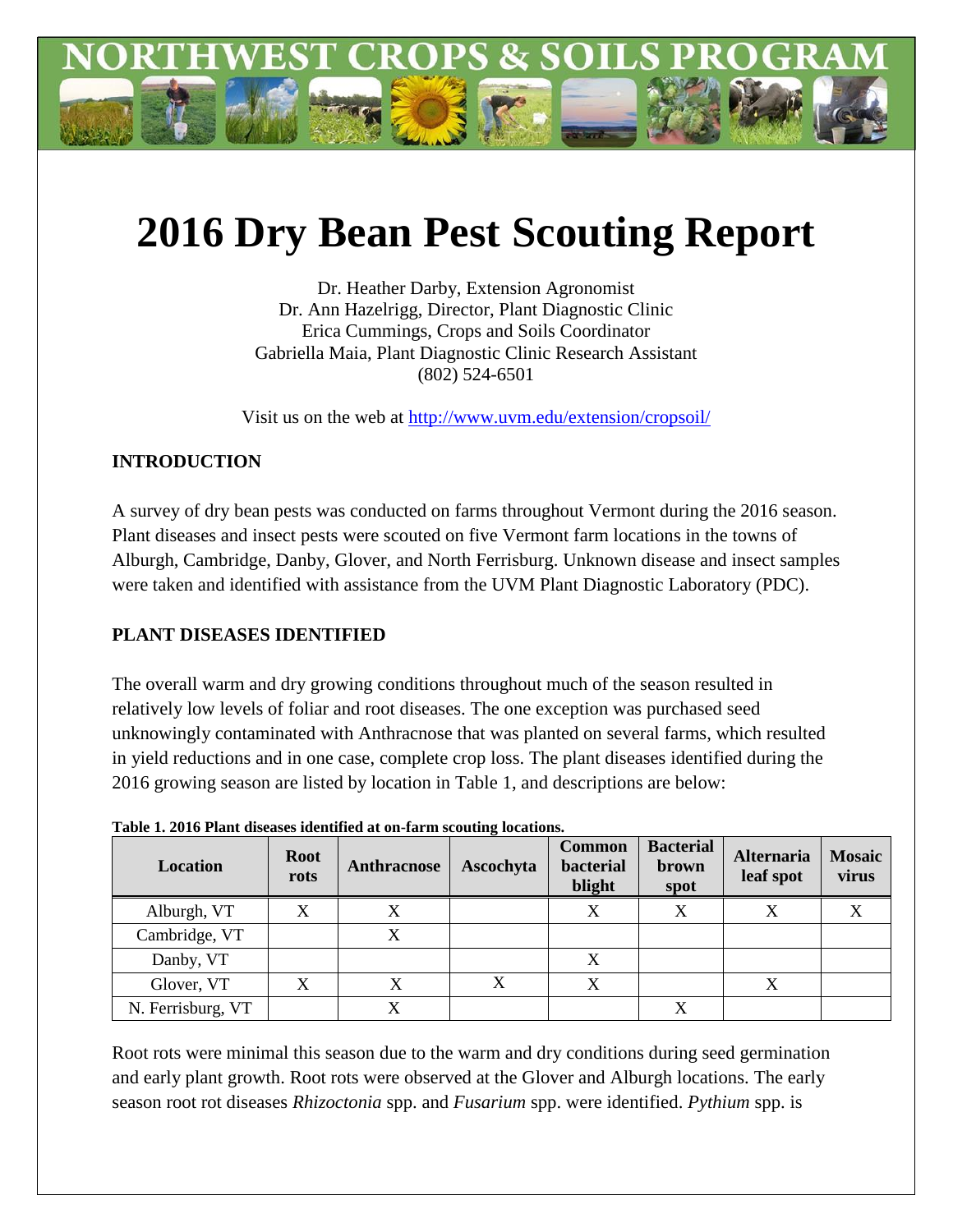another root rot disease likely present on bean roots at emergence. Where one of these diseases is observed, it is likely that the others are also present. One will give the others an opportunity to attack, together restricting nutrient and water uptake.

Anthracnose, an easy-to-identify fungal disease had severe impacts on bean yield and quality on certain bean fields this season. While scouting a black turtle dry bean field in Cambridge, VT, plants showing typical anthracnose (*Colletotrichum lindemuthianum)* symptoms were observed on the underside of the foliage. Symptoms included linear, dark/black lesions along the leaf veins (Image 1). Mature circular lesions on pods were surrounded by reddish-brown to black borders with a grayish black interior that exuded pink masses of spores, typically diagnostic for this pathogen. Field samples (leaf and pods) suspected of being infected, were taken to the UVM Extension PDC for further microscopic examination. Based on morphological analysis, the pathogen was identified as *Colletotrichum* spp. In addition to the Cambridge location, Anthracnose was positively identified in Glover, Alburgh, and N. Ferrisburg fields.



**Image 1. Typical symptoms of bean Anthracnose collected at the Cambridge field (A). Leaf underside with dark lesions along veins (B). Circular pod lesions with gray-black centers (C) and distinctive interior of the lesion exuding tan to pink/salmon masses of spores (D).**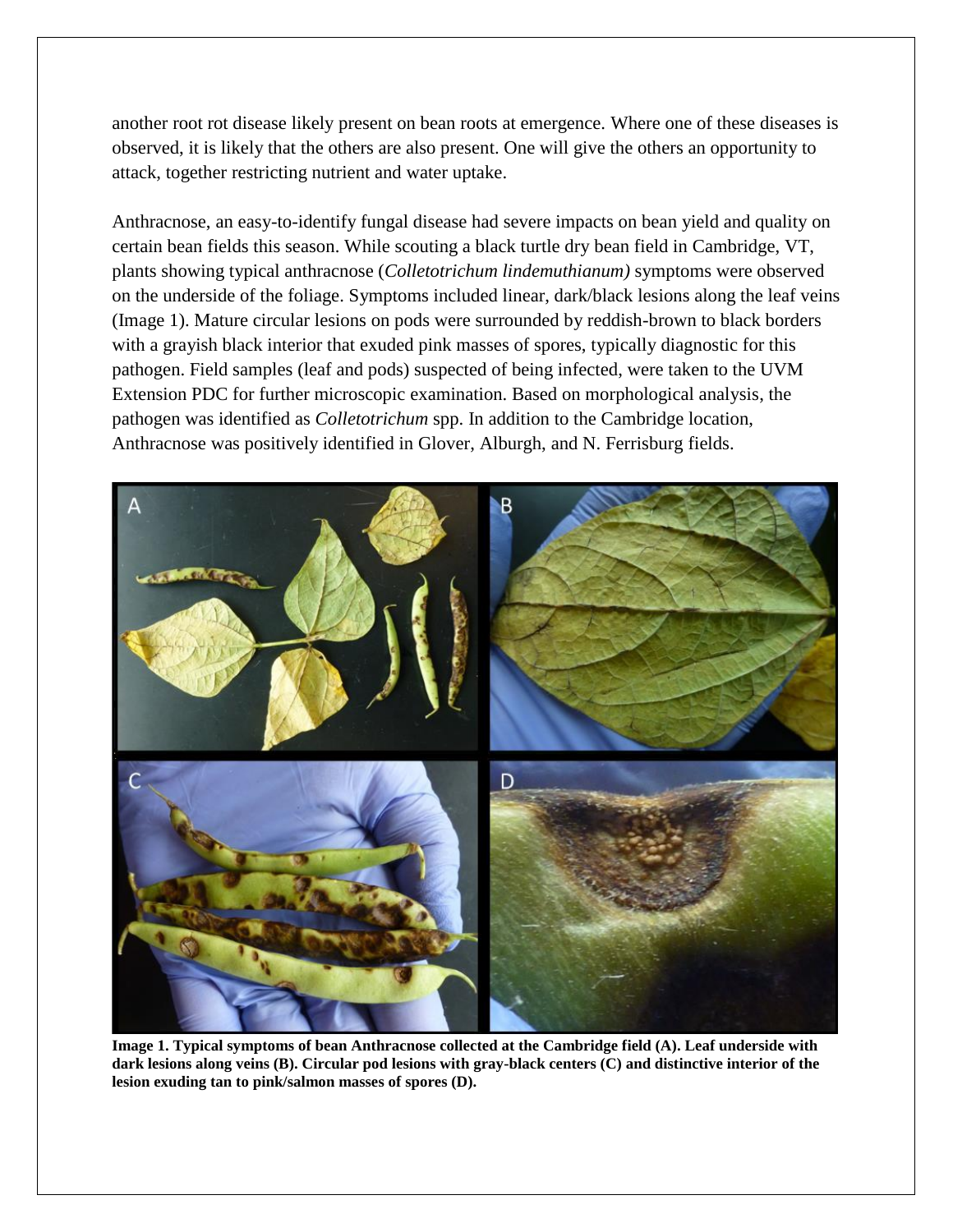Interestingly, while screening pods for anthracnose, another pathogen was detected on the surface of some examined pods from the Glover location. Microscopic examination revealed the fungus to be *Ascochyta* spp. Small black pycnidia were observed on dark brown sunken lesions of some of the pods. Cultivars 'Tiger's Eye', 'Yellow Eye' and 'Black Turtle' were determined to be infected with *Ascochyta* spp. based on morphological characteristics such as presence of pycnidia, absence of setae and conidia (Image 2). Ascochyta was only positively identified at the Glover location but it is likely additional locations had some level of infection as well.





**Image 2. Signs of Ascochyta pod blight. Cultivars Tiger's Eye (right) and Black Turtle (left). Sunken lesions with dark center visible. Detail of concentric rings of small pycnidia (dots) developing in the center of lesions were the main diagnostic characteristic (right)**.

Common bacterial blight (*Xanthomonas axonopodis* pv. *phaseoli*) was found at the Alburgh, Danby, and Glover locations (Image 3). This plant pathogen is often a secondary infection. We observed that the severity of common bacterial blight infection coincided with the severity of Potato Leafhopper damage.

Alternaria leaf spot (*Aternaria alternate*) was recorded at the Alburgh and Glover locations (Image 4). This plant pathogen will overwinter on crop residue and weed debris therefore, it is important to rotate your crops to minimized infection from this disease.



**Image 3. Common bacterial blight (***Xanthomonas axonopodis* **pv.** *phaseoli)***, Alburgh, VT.**



**Image 4. Alternaria leaf spot (***Alternaria alternate***), Alburgh, VT.**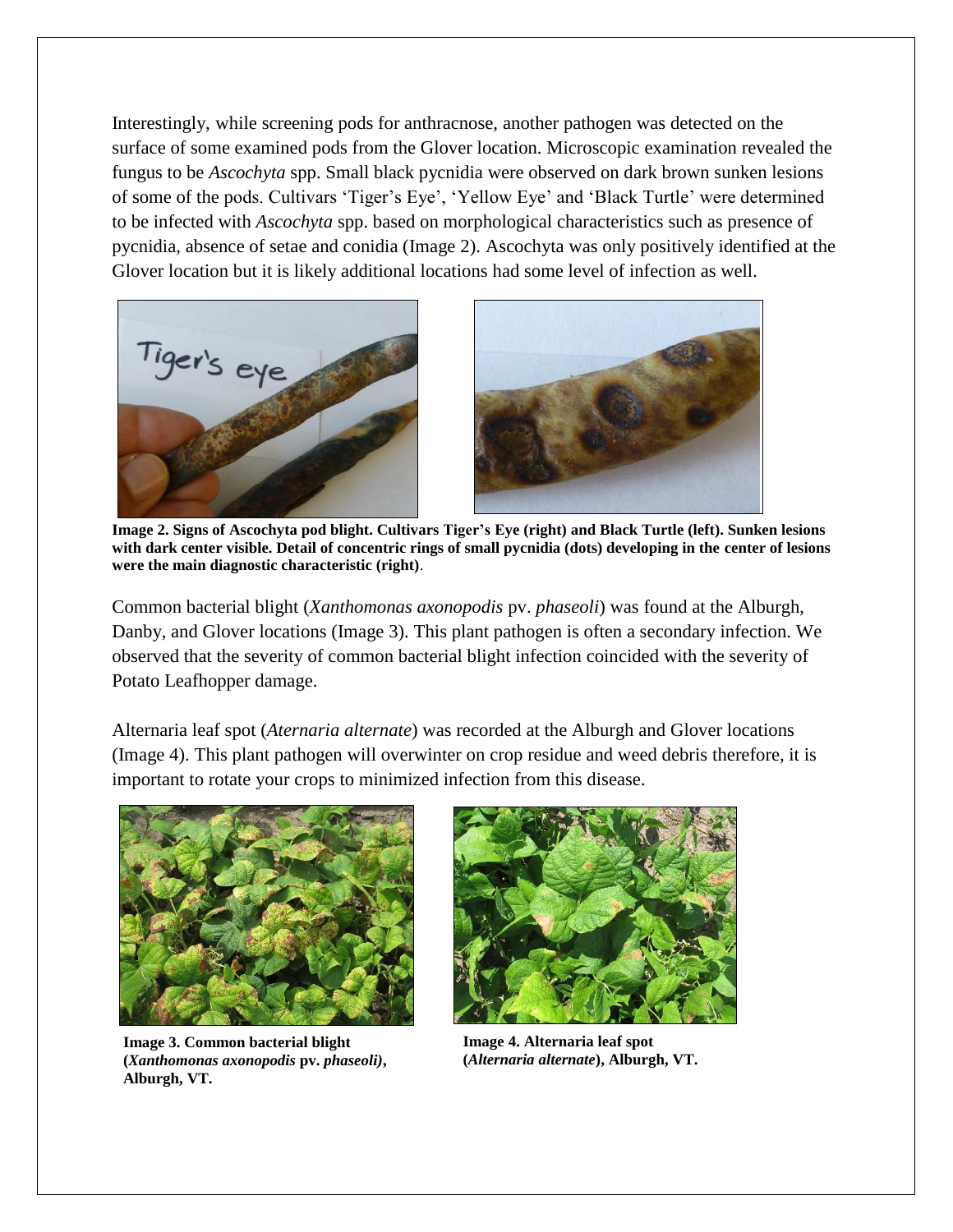## *IPM (Integrated Pest Management) Tactics for Managing Plant Disease:*

Critical practices to managing the multitude of diseases that impact dry bean yield and quality include planting high quality seed that is free of disease, rotating crops, and improving airflow. We highly recommend buying "certified" seed when possible. Certified seed guarantees that the seed meets or exceeds a strict set of quality control standards. In the case of beans, this includes rigid standards on seed diseases. Several diseases like bacterial blight and anthracnose can be transmitted by seed. Weed management is especially important to improve airflow and assist with keeping the bean plant canopy as dry as possible. A dry canopy can help minimize the infection of disease. Spores from many of the fungal diseases can survive in the soil for 3 to 5 years waiting for their host plant and/or ideal conditions. Therefore, crop rotation and healthy soil is critical to minimizing diseases present during bean production.

Overall, bean pods scouted for disease during the 2016 growing season exhibited several deformities and discoloration from plant diseases, however for the most part the beans inside appeared largely uninfected.

In general, growers reported "above average" yields in 2016, the one exception were those farmers who planted the Anthracnose contaminated black bean seed. In those fields, there was a reported 60-100% loss.

### *Insect Pests***:**

The primary insect pest, Potato leafhopper (*Empoasca fabae*), was identified at all the on-farm locations except for N. Ferrisburg (Table 2, Image 5). Minor damage from thrips was also recorded at the Alburgh and Glover sites.

Large populations of potato leafhoppers were blown north in storms from the south. The mild winter likely led to high overwintering populations elsewhere leading to more moving upwards to the northeast. This resulted in an explosion of potato leafhoppers that caused severe injury to certain dry bean varieties. Potato leafhoppers feed with piercing-sucking mouthparts on host plant vascular tissue. This restricts phloem and eventual xylem flow to the rest of the leaf, resulting in leaf edge yellowing and curling. Visual damage caused by potato leafhopper is called "hopperburn" (Image 6). Because dry beans are planted in late spring, they can "escape" the first generation of leafhoppers. As the season progresses, future generations of leafhopper may



**Image 5. Potato leafhoppers on Heirloom dry beans, Alburgh, VT.**



**Image 6. Dry bean "hopperburn", Alburgh, VT.**